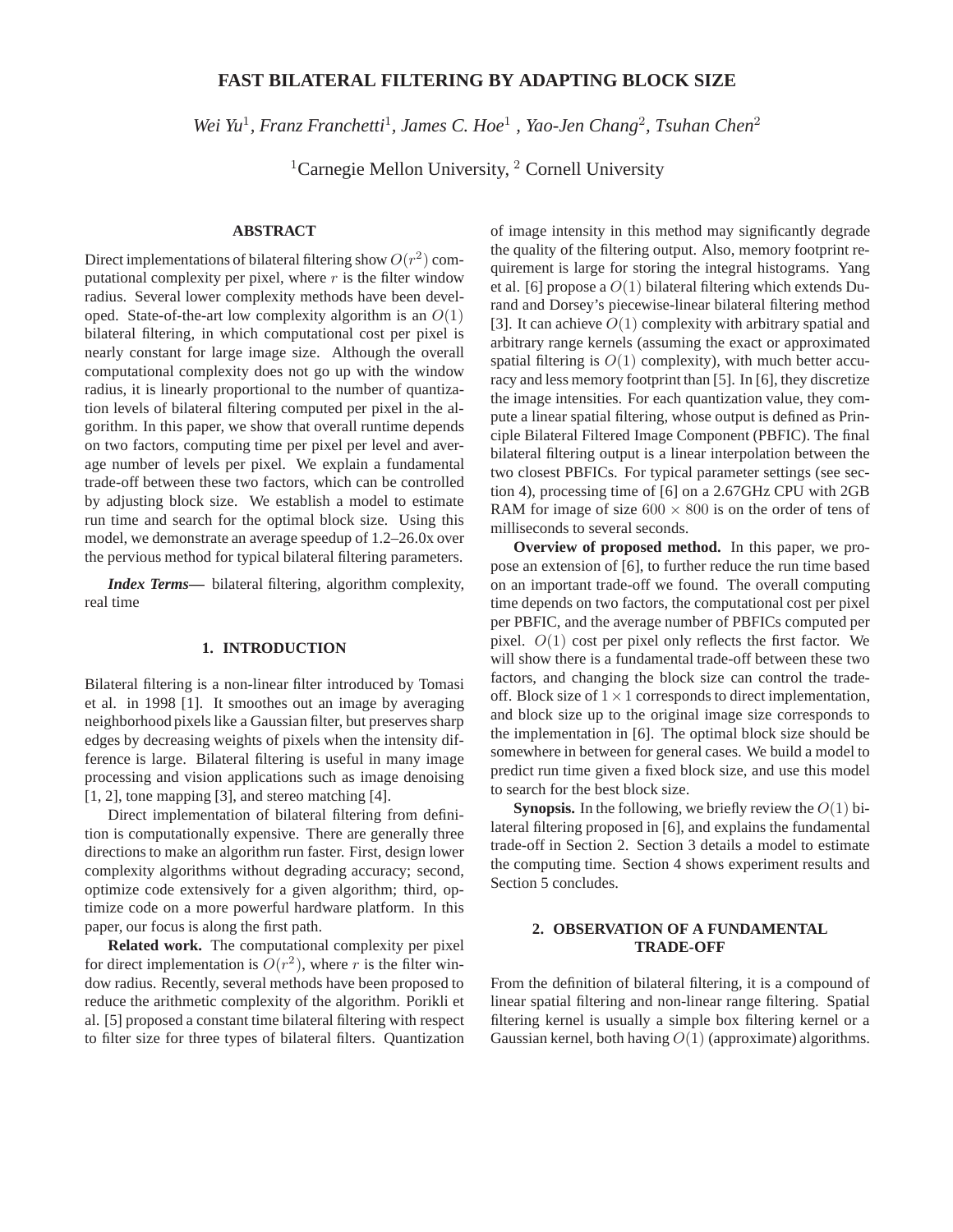Range filtering kernel is usually a Gaussian kernel that assigns lower weight to pixels with large intensity difference. The filter output of a pixel **x** is

$$
I^{B}(\mathbf{x}) = \frac{\sum_{\mathbf{y} \in N(\mathbf{x})} f_{s}(\mathbf{y}, \mathbf{x}) \cdot f_{r}(I(\mathbf{y}), I(\mathbf{x})) \cdot I(\mathbf{y})}{\sum_{\mathbf{y} \in N(\mathbf{x})} f_{s}(\mathbf{y}, \mathbf{x}) \cdot f_{r}(I(\mathbf{y}), I(\mathbf{x}))}
$$
(1)

In Eq. (1),  $I(\mathbf{x})$  is intensity of pixel **x**.  $f_s(\mathbf{y}, \mathbf{x})$  and  $f_r(I(\mathbf{y}), I(\mathbf{x}))$ are spatial and range filter kernels.  $N(\mathbf{x})$  denotes a neighborhood window around **x**. The key idea in [6] is to turn both dividend and divisor in Eq. (1) into linear spatial filters by fixing  $I(x)$  to be constant. This is achieved by quantizing intensity value into multiple levels and computing so-called Principle Bilateral Filtered Image Component (PBFIC). Assuming intensity is quantized into L levels  $I_0, I_1, ..., I_{L-1}$ . The l-th PBFIC is computed as

$$
I_l^B(\mathbf{x}) = \frac{\sum_{\mathbf{y} \in N(\mathbf{x})} f_s(\mathbf{y}, \mathbf{x}) \cdot f_r(I(\mathbf{y}), I_l) \cdot I(\mathbf{y})}{\sum_{\mathbf{y} \in N(\mathbf{x})} f_s(\mathbf{y}, \mathbf{x}) \cdot f_r(I(\mathbf{y}), I_l)}
$$
(2)

The final output  $I^B(\mathbf{x})$  is interpolated from two closest PBFICs. In the following, we assume spatial filtering to be simple box filtering to simplify the complexity analysis. But the idea in this paper is applicable to other  $O(1)$  spatial filters as well. The range filter is assumed to be commonly used Gaussian filter  $f_r(I_1, I_2) = \exp(-(I_1 - I_2)^2/(\sigma_r^2))$ . Here a constant is omitted because it does not affect the final output.

Given  $O(1)$  spatial filtering complexity for computing  $I_l^B(\mathbf{x})$ , the total complexity of computing bilateral filtering is  $O(1)$  per pixel with respect to filter window radius r. However, the computational complexity also grows linearly with the number of quantization levels  $L$ , and  $L$  is roughly proportional to the intensity range of the image for a given accuracy requirement. We use e to control accuracy. We fix the lowest and highest quantization values to  $I_{min}$  and  $I_{max}$ , which are minimal and maximal intensity values in the image. The number of quantization levels

$$
L = \max(\min(K, 2), \min(K, \text{round}(\frac{K}{256 \cdot \sigma_r \cdot e}))) \tag{3}
$$

K is the intensity range, which equals  $I_{max}-I_{min}+1$ . When  $e \leq \frac{1}{256 \cdot \sigma_r}$ , L equals K, the bilateral filtering output is exact. When  $e$  increases, accuracy decreases. We fix  $e$  to 1.0, where we observe PSNR>50dB for almost all images. This is considered of the same visual quality to the exact output.

Let's partition the image into blocks of size  $b_h \times b_w$ , and apply the above method to each block. Here we do a rough estimation of the run time, without considering interpolation step. More accurate modeling can be found in Section 3. The computing time is roughly proportional to  $T_a \cdot L_a$ , where  $T_a$ is the average computing time per pixel per PBFIC level and  $L_a$  is the average number of PBFIC levels per block.  $T_a$  for

box filtering can be roughly estimated as

$$
T_a \approx \frac{C \cdot (b_h + 2r) \cdot (b_w + 2r)}{(b_h \cdot b_w)}\tag{4}
$$

 $C$  is a constant depending on computing platforms. Generally speaking, most images contain a large portion of slowly varying regions, therefore intensity range within small blocks are smaller than the intensity range of the whole image.

Fig. 1 shows for an example image on the left side, how  $T_a$  and  $L_a$  changes with the block size  $b_h \times b_w$ . The trend is similar for other images. Here  $L = K$  for each block. Image size is  $512 \times 512$ . We test square blocks, and  $\log_2(b_w)$ varies from 0 to 9. As expected,  $T_a$  ( $\diamond$ ) decreases with the increasing block size, and  $L_a$  ( $\square$ ) increases with the increasing block size. For different r,  $T_a \cdot L_a$  ( $\bullet$ ) reaches minimum at different  $b_w$ . It is no surprise to see that for small r,  $L_a$  is the dominating factor and prefers small  $w_b$ ; for large r,  $T_a$  is the dominating factor and prefers large  $w_b$ . When block size equals image size, it becomes exactly the  $O(1)$  bilateral filtering in [6]. When block size equals  $1 \times 1$ , every block has only one intensity and  $L_a = 1$ . The filtering cost is  $O(r^2)$ per pixel, which degenerates to the naive implementation of bilateral filtering.



**Fig. 1**. Tradeoff between  $T_a$  and  $L_a$  for varying  $r =$ 2, 4, 8, 16. Here  $L = K$  for each block. x-axis shows  $\log_2(b_w)$ . We only test square blocks of size  $b_w \times b_w$ . yaxis shows  $T_a$ ,  $L_a$  and  $T_a \cdot L_a$  normalized to their maximum values. Optimal  $b_w$  for  $T_a \cdot L_a$  is circled.

The above analysis is an approximation of run time. Fig. 2 further demonstrates the relationship between run time and block size by measuring the real run time for varying block size. We use the same example image. Block size is the same as in Fig. 1.  $256\sigma_r$  varies in  $\{1, 16\}$ . The code of [6] is publicly available on website. We simply modify the code such that bilateral filtering is looped on each block. When  $256\sigma_r = 1, L = K$ , the trend of normalized run time with respect to  $b_w$  is close to Fig. 1. When  $256\sigma_r = 16$ , which is a typical setting for image denoising, increase of  $L_a$  is much slower than K for small  $b_w$ , but  $T_a$  remains a decreasing func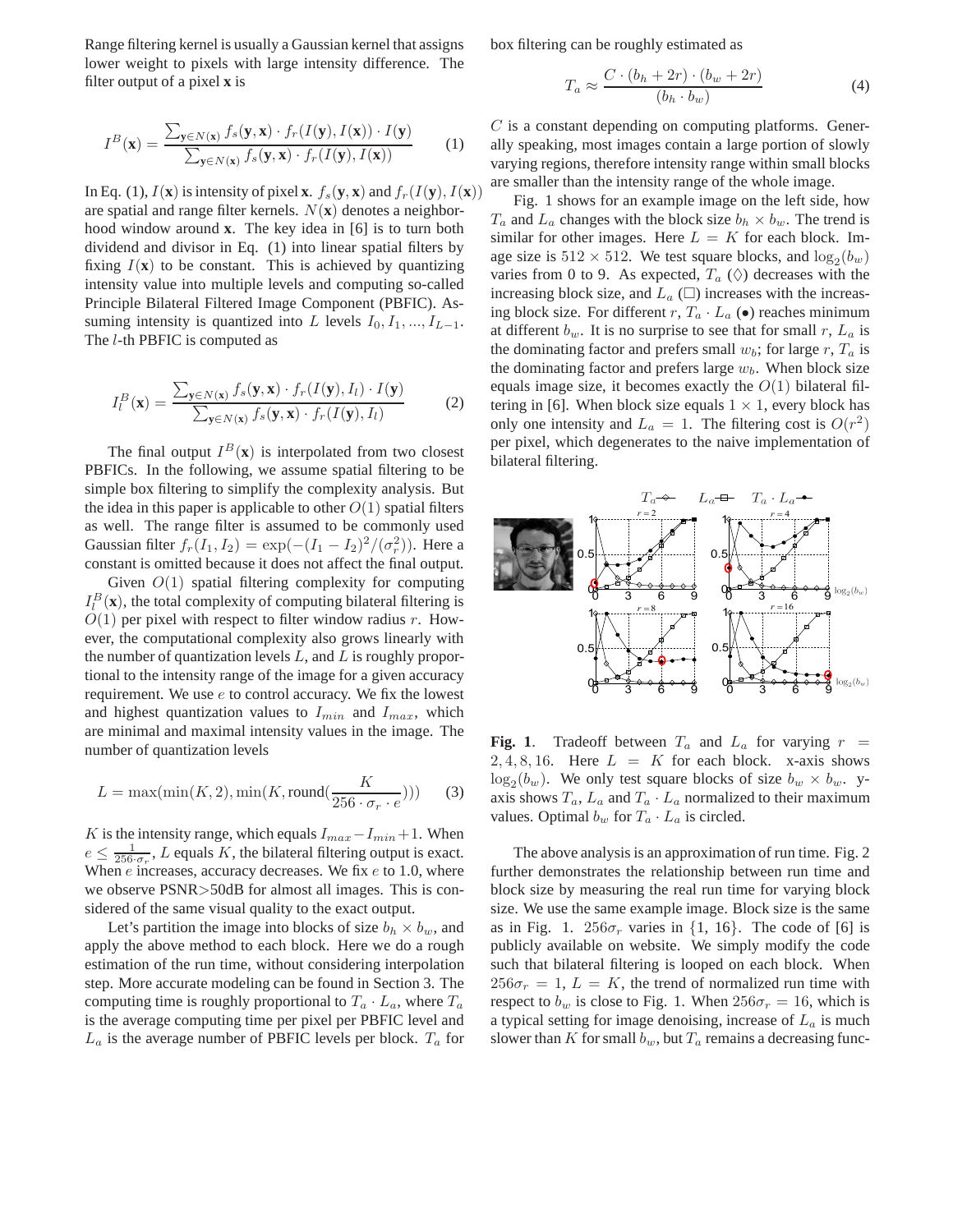tion of increasing  $b_w$ . That is why we observe decreasing run time for small  $b_w$  values.



**Fig. 2**. Measured run time vs. block width, for varying  $r =$ 2, 4, 8, 16. x-axis shows  $log_2(b_w)$ . y-axis shows normalized run time to the maximum values.(best view in color)

#### **3. PROPOSED MODEL**

In this section, we build a much more detailed model to estimate relationship between run time and block size. This model should be accurate enough to enable us to search for optimal or near optimal block size. It should also be simple so that modeling overhead is low.

The total run time of bilateral filtering for a block of size  $b_h \times b_w$  includes four parts.

- **Part 1**: time to compute  $f_r(I(\mathbf{y}), I_l)$  and  $f_r(I(\mathbf{y}), I_l)$ .  $I(\mathbf{y})$  in Eq. (2).  $f_r(I(\mathbf{y}), I_l)$  can be pre-computed and stored in a table. For 8-bit intensities, only 256 table entries are needed. The computing time can be estimated as  $T_1 = C_1(b_h + 2r)(b_w + 2r)L$ .
- **Part 2**: time to compute dividend and divisor in Eq. (2). Both are box spatial filtering, which can be decomposed into horizontal sum filter followed by a vertical sum filter. For horizontal filter, each row takes  $2(b_w +$  $r - 1$ ) additions/subtractions (after computing summation of neighbors for the first pixel, for consecutive pixels, summation is computed by adding a new pixel and subtracting an old pixel from the previous summation). Total number of rows is  $b_h+2r$ . For vertical filter, each column takes  $2(b_h + r - 1)$  additions/subtractions. Total number of columns is  $b_w$ . So the time is estimated as  $T_2 = C_2((b_w + r - 1)(b_h + 2r) + (b_h + r - 1)b_w)L$ .
- **Part 3**: time to compute division in Eq. (2), estimated as  $T_3 = C_3 b_h b_w L$ .
- **Part 4**: time to interpolate. The way we implement interpolation is that after computing the l-th level of PBFIC, we check all pixels in the block if  $I(\mathbf{x})$  is in  $[I_{l-1}, I_l]$ . If so, then interpolate as Eq. (3). So roughly speaking, every pixel is checked for  $L - 1$  times, and only one time its final bilater filtering output is interpolated. The time is estimated as  $T_4 = C_4 b_h b_w (L - 2) +$  $C_5b_hb_w$ .

All parameters  $C_1, C_2, C_3, C_4$ , and  $C_5$  are platform dependent, and should be calibrated for each hardware platform. We use the example image in Fig. 1 and varying  $b_h$ ,  $b_w$  to calibrate those parameters. Both  $\log_2 b_h$  and  $\log_2 b_w$  vary from 2 to  $\log_2 \min(w, h)$ , and they can be different. For each of the four parts, we use RDTSC( ) function (Intel time-stamp counter) to measure elapsed time. Fitting  $C_1, C_2, C_3$  are simple, e.g.  $C_3$  is average of  $T_3/(b_h b_w L)$ .  $C_4, C_5$  are estimated using robustfit() in Matlab.

We do the experiment on a Dell XPS 720 desktop, with Intel Core2 Duo E6750 2.67GHz CPU and 2GB RAM. Estimated  $C_1 = 28.56$ ,  $C_2 = 17.96$ ,  $C_3 = 32.45$ ,  $C_4 = 32.52$ ,  $C_5 = 140.48$ . Fig. 3 shows for each of the four parts, the measured run time  $(T_m)$  and run time predicted from the model  $(T_p)$ . Average prediction error  $\left(\frac{T_p}{T_m}\right)$  $\frac{I_p}{T_m} - 1$ ) of part 1 to 4 are 0.01, 0.05, 0.03, 0.10, standard deviations are 0.013, 0.055, 0.027, 0.113. Using the same  $C_1 - C_5$  on other images gives very similar results.



**Fig. 3**. Measured run time vs. predicted run time from model for part 1–4 (Unit for both run time is Giga-cycles).

## **4. EXPERIMENTAL RESULT**

In this section, we show how well the model works, and how much speedup can be achieved compared to the method proposed in [6]. The dataset includes randomly downloaded 50 images from website, size ranging from  $100 \times 120$  to  $600 \times$ 800. For bilateral filtering parameters r and  $\sigma_r$ , we test r in  $\{2, 4, 8, 16\}, 256\sigma_r$  in  $\{1, 2, 4, 8, 16, 32\}$ , which represent typical range of these parameters.

About the model, we are concerned about the following questions.

- How much extra cost does this model introduce?
- Is the optimal block size searched by this model matches the real optimal one?
- If answer to the second question is no, then how much worse is the searched block size from the real one?

For the first question, modeling time involves collecting number of quantization levels for a given block size, which needs the information of  $I_{min}$  and  $I_{max}$  for every block. We limit our search range to all square blocks ( $b_w \times b_w$ ,  $\log_2 b_w$  varies from 0 to  $\log_2 \min(w, h)$ , and all blocks whose height is twice of width  $(2b_w \times b_w, \log_2 b_w)$  varies from 0 to  $\log_2 \min(w, h) - 1$ . For these block sizes, we can